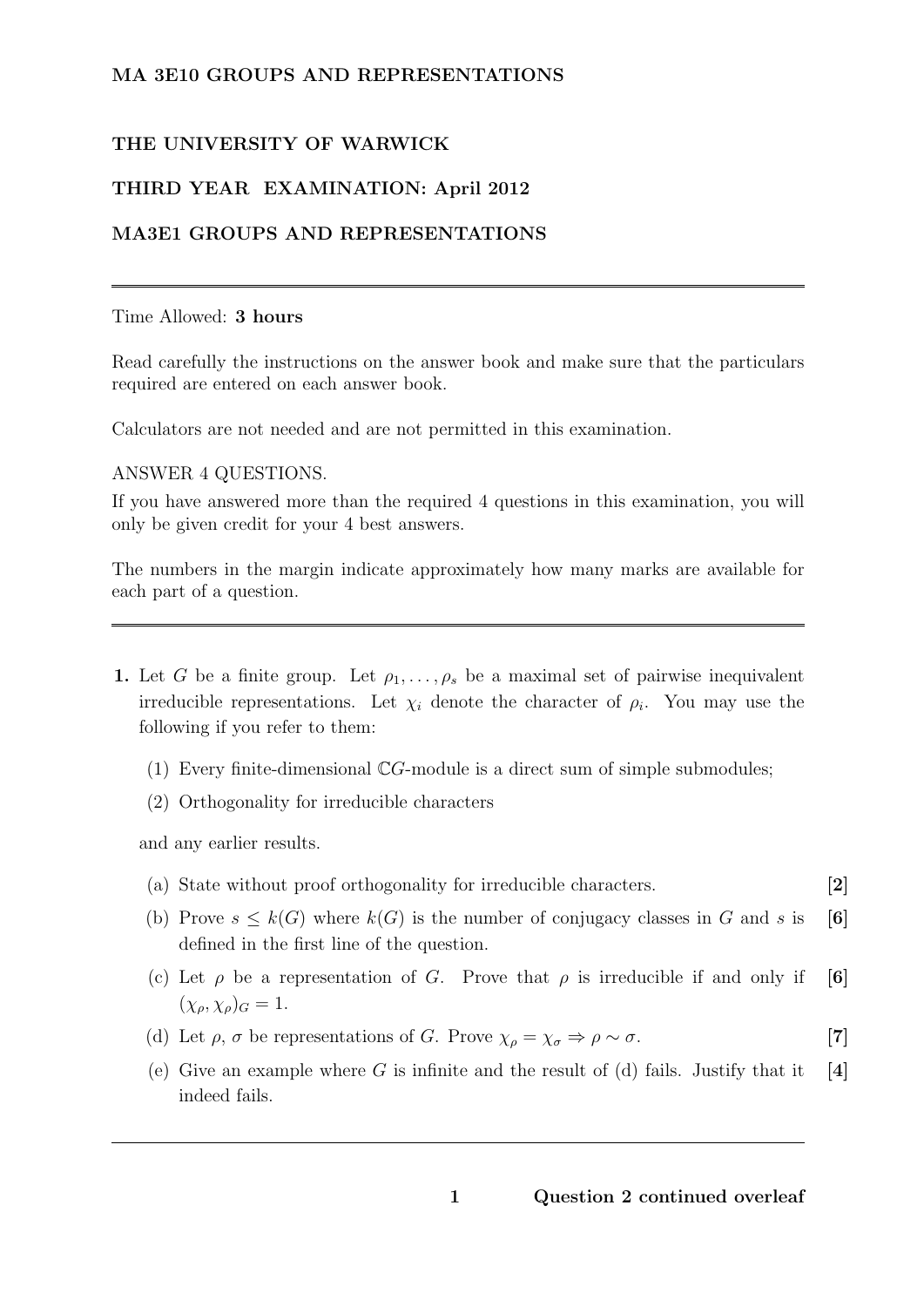## MA 3E10 GROUPS AND REPRESENTATIONS Question 2 continued

2. Let  $n \geq 4$  and put  $A = \{1, 2, ..., n\}$ . Let V be a complex vector space of dimension  $n(n-1)/2$  and with basis  $\{v_{ab} \mid a, b \in A, a < b\}$ . We also write  $v_{ba} = v_{ab}$ .

The symmetric group  $G = S_n$  acts on V by putting  $gv_{a,b} = v_{ga,gb}$  for all  $g \in G$ . This makes V into a  $\mathbb{C}G$ -module whose character will be written  $\chi$ . The linear map  $V \to V: v \mapsto gv$  is denoted by  $t_q$ .

For  $a, b, c, d \in A$  with  $a \neq b, c \neq d$  put

$$
M(a, b, c, d) = \left\{ g \in S_n \mid gv_{ab} = v_{ab}, gv_{cd} = v_{cd} \right\}
$$

and  $m(a, b, c, d) = \# M(a, b, c, d).$ 

- (a) Define  $(\chi, \chi)_{G}$ . Calculate the trace of  $t_h$  if  $n = 8$  and  $h = (158)(24)$ . [4]
- (b) Prove directly from the definitions [6]

$$
4 \cdot n! \cdot (\chi, \chi) = \sum_{\substack{a,b,c,d \in A \\ a \neq b, \ c \neq d}} m(a,b,c,d).
$$

(c) Assume that  $a, b, c, d \in A$  are distinct. Prove [4]

$$
m(a, b, c, d) = 4(n - 4)!
$$

In the following you may also use

$$
m(a, b, a, b) = 2(n - 2)!,
$$
  

$$
m(a, b, a, c) = (n - 3)!
$$

without proving them.

- (d) Use the foregoing to prove  $(\chi, \chi)_G = 3$ . [7]
- (e) Prove that there are distinct irreducible characters  $\chi_1, \chi_2, \chi_3$  of  $S_n$  such that [4]  $\chi = \chi_1 + \chi_2 + \chi_3$ . State any results that you use.

#### 3. We define

$$
G = \langle x, y, z \mid x^2 = z, y^2 = z, (xy)^2 = z, z^2 = 1 \rangle.
$$

We consider  $x, y, z$  as elements of G. We define  $(g_1, \ldots, g_5) = (1, x, y, xy, z)$ .

You may use without proof that there exists a unique representation  $\rho$  of G such that  $\rho(x) = A$ ,  $\rho(y) = B$  where we write

$$
A = \begin{pmatrix} i & 0 \\ 0 & -i \end{pmatrix}, \qquad B = \begin{pmatrix} 0 & 1 \\ -1 & 0 \end{pmatrix}.
$$

Hint: Throughout this question, long calculations can be avoided.

#### 2 Question 3 continued overleaf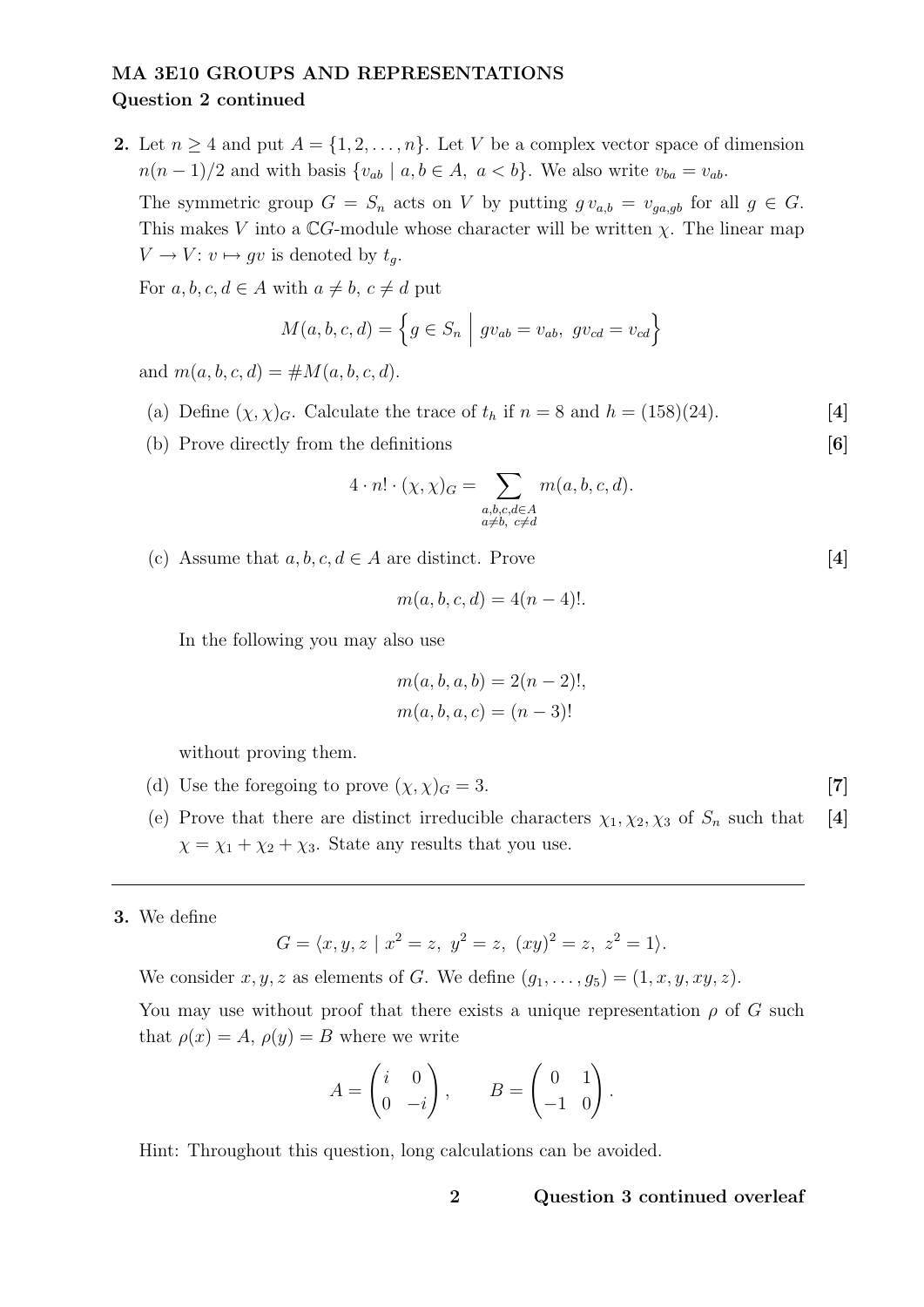# MA 3E10 GROUPS AND REPRESENTATIONS Question 3 continued

- (a) Prove that there are precisely 4 linear characters of G, written  $\chi_1, \ldots, \chi_4$ . [6] Clearly state any results that you use. Give a table with the values  $\chi_i(g_i)$ whenever  $1 \leq i \leq 4$ ,  $1 \leq j \leq 5$ .
- (b) Prove that  $\rho$  is irreducible. [5] Hint: Proceed directly from the definition of irreducibility.
- (c) Prove that  $\langle z \rangle$  is a normal subgroup of G. Give an explicit presentation of the [4] quotient group  $G/\langle z \rangle$ .
- (d) Prove  $\#G = 8$ . [5]
- (e) Prove that  $g_1, \ldots, g_5$  is a maximal set of pairwise non-conjugate elements of G. [5] In other words, G is the disjoint union  $g_1^G \sqcup \cdots \sqcup g_5^G$ . Give the character table of G. Clearly state any results that you use.
- 4. Let G be a finite group and H a subgroup of G. Recall that induction takes a class function q of H to  $q^G$  defined by

$$
q^{G}(x) = \frac{1}{\#H} \sum_{g \in G} q(gxg^{-1}) [gxg^{-1} \in H]
$$

where for any assertion  $P$  we write

$$
[P] = \begin{cases} 1 & \text{if } P \text{ is true,} \\ 0 & \text{if } P \text{ is false.} \end{cases}
$$

- (a) Let  $p \in CF(G)$  and  $q \in CF(H)$ . Prove  $(p_H, q)_H = (p, q^G)_G$ . [8]
- (b) Let  $H \leq K \leq G$  be finite groups and p a class function on H. Prove  $(p^K)^G = p$  $\lceil 6 \rceil$
- (c) Let  $R_K$  denote the regular character of a finite group K. Prove:  $(R_H)^G = R_G$ . [5] State any results that you use.
- (d) Let k, m, n be integers with  $1 \leq m \leq n$  and  $1 \leq k \leq n$ . Let  $G = S_n$  be the [6] symmetric group on  $\{1, \ldots, n\}$ . Let  $H = S_m$  be the subgroup of  $S_n$  of those elements preserving  $\{m+1,\ldots,n\}$  pointwise. Let  $g \in G$  be a k-cycle. Let  $1_H$ be the trivial linear character of H. Calculate  $(1_H)^G(g)$ . State any results that you use.
- **5.** Let G be a finite group and  $q \in G$ . For any representation  $\sigma$  of G write

$$
T(\sigma) = \sum_{h \in g^G} \sigma(h).
$$

Let  $\rho$  be an irreducible representation of G and write  $\chi = \chi_{\rho}, n = \chi(1)$ .

3 Question 5 continued overleaf